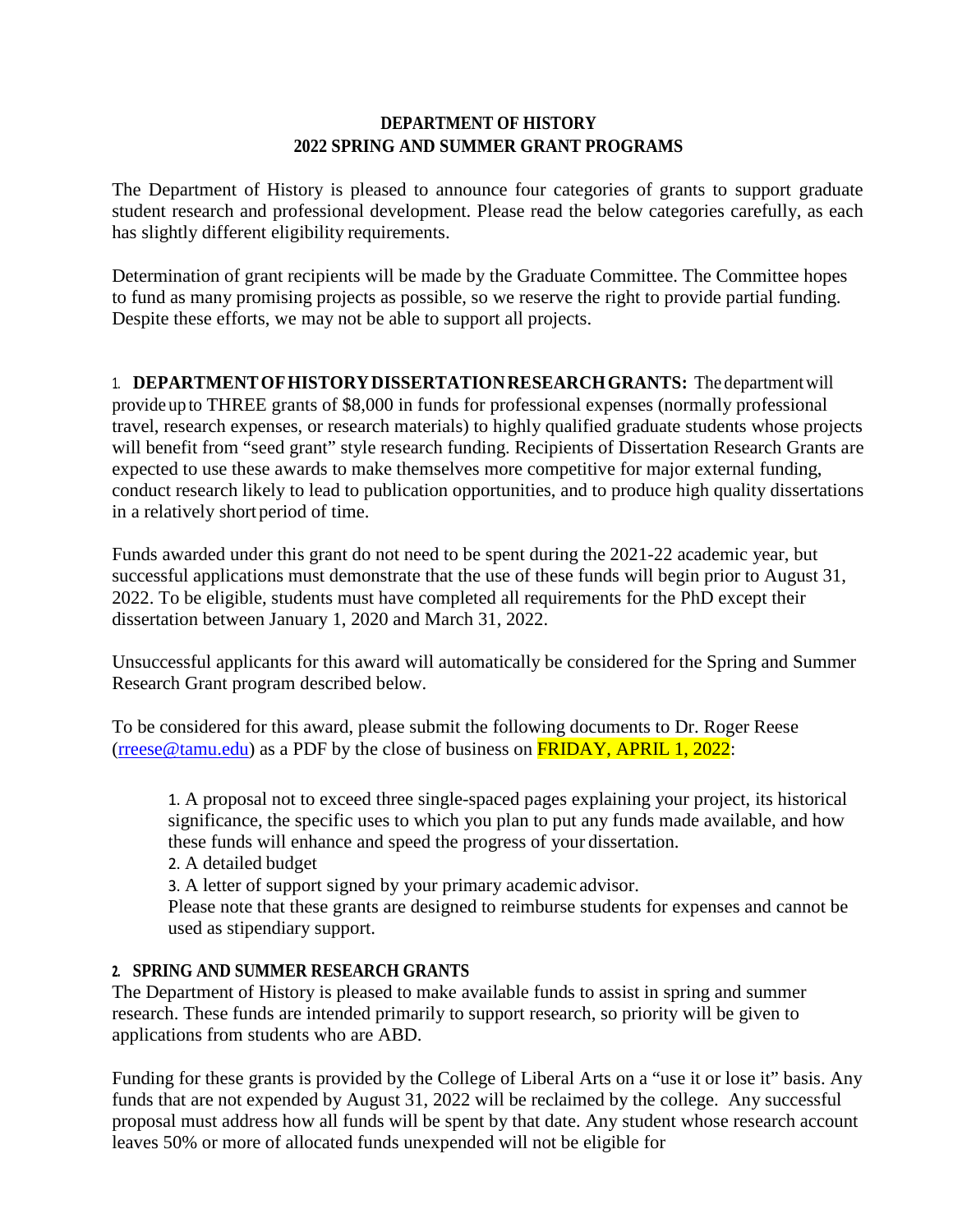conference or research support from the department during the 2022-23 academic year. Exceptions will only be made in cases of medical or family emergency.

There will be two categories of Research Grants:

- 1. Grants for PhD students conducting dissertation research. Grants will not exceed \$5,000. Students applying for such grants must have completed all requirements for the PhD except the dissertation, including preliminary examinations and a defended PhD prospectus, by March 31, 2022. These grants are normally intended to support research travel, though other uses (such as the purchase of material collections necessary for dissertation research) will be considered.
- 2. Grants for MA and pre-dissertation research. Grants will not exceed \$3,000 and will be available to all currently enrolled full-time students not eligible for category #1. These grants are normally intended to support research travel, though other uses (such as the purchase of material collections necessary for dissertation research) will be considered.

Please note that these grants are designed to reimburse students for expenses and cannot be used as stipendiary support.

To be considered for these awards, please submit the following documents to Dr. Roger Reese [\(rreese@tamu.edu\)](mailto:rreese@tamu.edu) as a PDF by the close of business on Friday, April 1, 2022.

1. A proposal not to exceed two single-spaced pages explaining your project, its historical significance, the specific uses to which you plan to put any funds made available, and how these funds will enhance and speed the progress of your dissertation.

2. A detailed budget

3. A letter of support signed by your primary academic advisor.

3. **SPRING AND SUMMER TRAVEL TO CONFERENCE GRANTS**: In addition, funding will also be made available for travel to conferences between January 15 and September 1, 2022. In general, students will be eligible to receive \$400 for local conferences (those within relatively easy driving distance, such as Houston, Austin, Dallas-Fort Worth, or San Antonio), \$700 for national conferences, and \$1,000 for international conferences. As a reminder, students are only eligible to receive conference travel funding once per academic year.

Students will not be eligible for a Summer Travel to Conference Grant if they have received funding from the Dissertation Research Grant or Spring and Summer Research Grant programs in the current cycle.

Applications will be due to Dr. Roger Reese ( $rreese@tamu.edu$ ) as a PDF by the close of business on Friday, April 1, 2022 for summer conference travel. Application should include:

1. A brief cover letter that includes the title ofthe paper, the significance of the conference, and a proposed budget.

2. A copy of the invitation or letter of acceptance. In the event that acceptance decisions have not been made at the time of application, please include evidence that the paper proposal has been submitted.